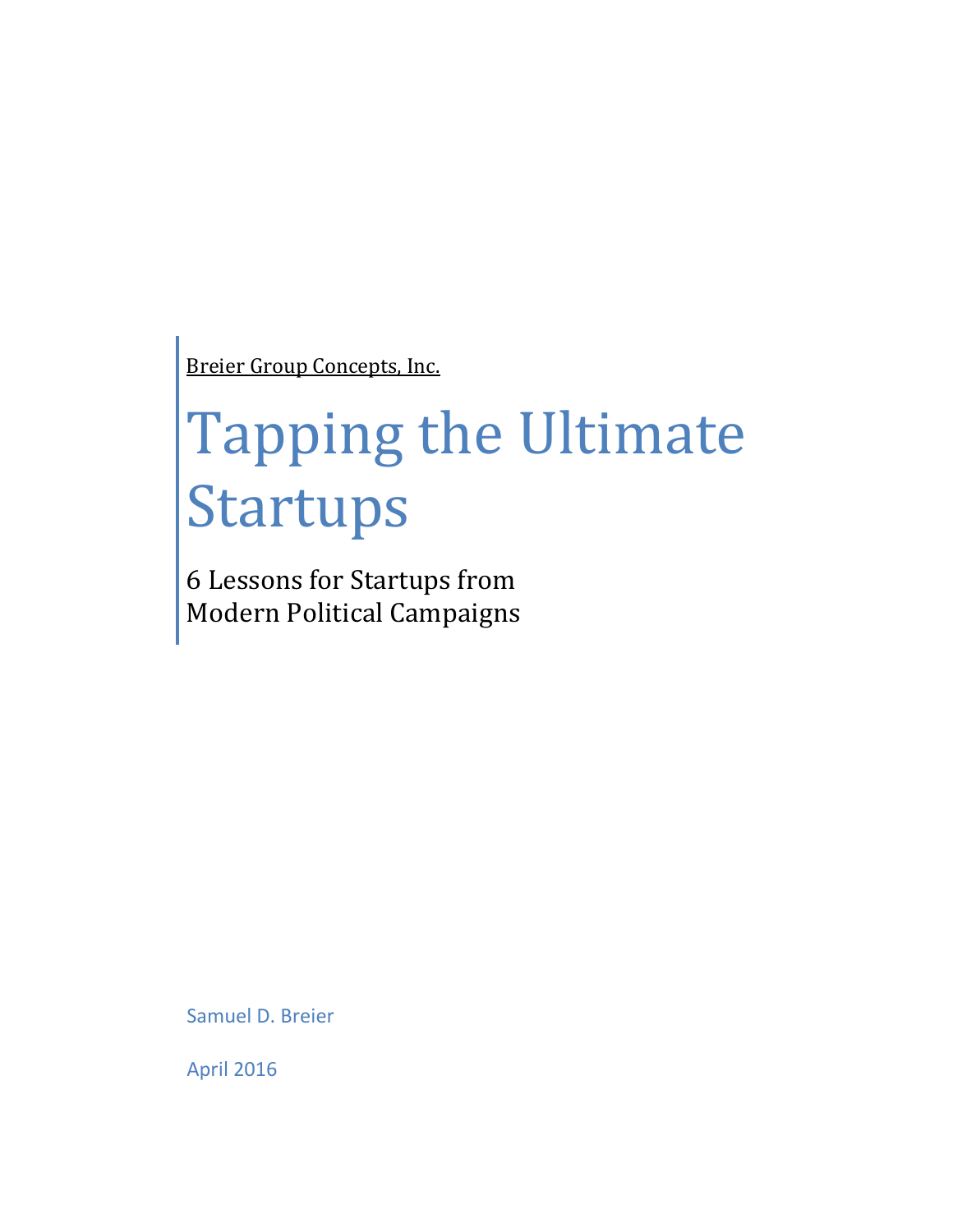## EXECUTIVE SUMMARY

## The Landscape:

In recent years, concepts and terms like "startups," "social media," and "political fervor" (particularly in the 2016 election) have become commonplace. The  $21<sup>st</sup>$  Century has seen some remarkable revolutions in the way we view, interact with, and engage the world. In the corporate sector, new technologies have helped refine our processes and pioneer new industries—under the catch-all term "startups." The political world has also seen a drastic change. Polar viewpoints dominate political rhetoric. Social media has enabled a connection with a once disengaged audience. And campaigning has become much more of a "business" than it once was accounting for approximately \$1.25 Billion in fundraising in the 2012 Presidential Campaign (by frontrunners Obama and Romney) (McDonald, 2015).

## The Situation:

These evolutions in both sectors present opportunities and lessons to be learned from one another—particularly startup organizations. Political (presidential) campaigns find themselves using the techniques of startups (on a faster scale) and the products eventually produced—i.e. social media. Startups have exposed a wealth of lessons and strategies to take away from modern political campaigns. In a line, modern political campaigns are the "ultimate startup organizations" (Irwin, 2015). The trick is exploiting that knowledge and recognition. There are six lessons than a startup organization should recognize: the potentially rapid upscaling of any campaign, management of limited financial resources, managing external risks as best possible, ideological endorsement from staff and a quickly adjustable team, an inspiring source of leadership, and providing the right strategies for success (inspiring loyalty). The paper below discusses these lessons and how they may be utilized to benefit startup organizations.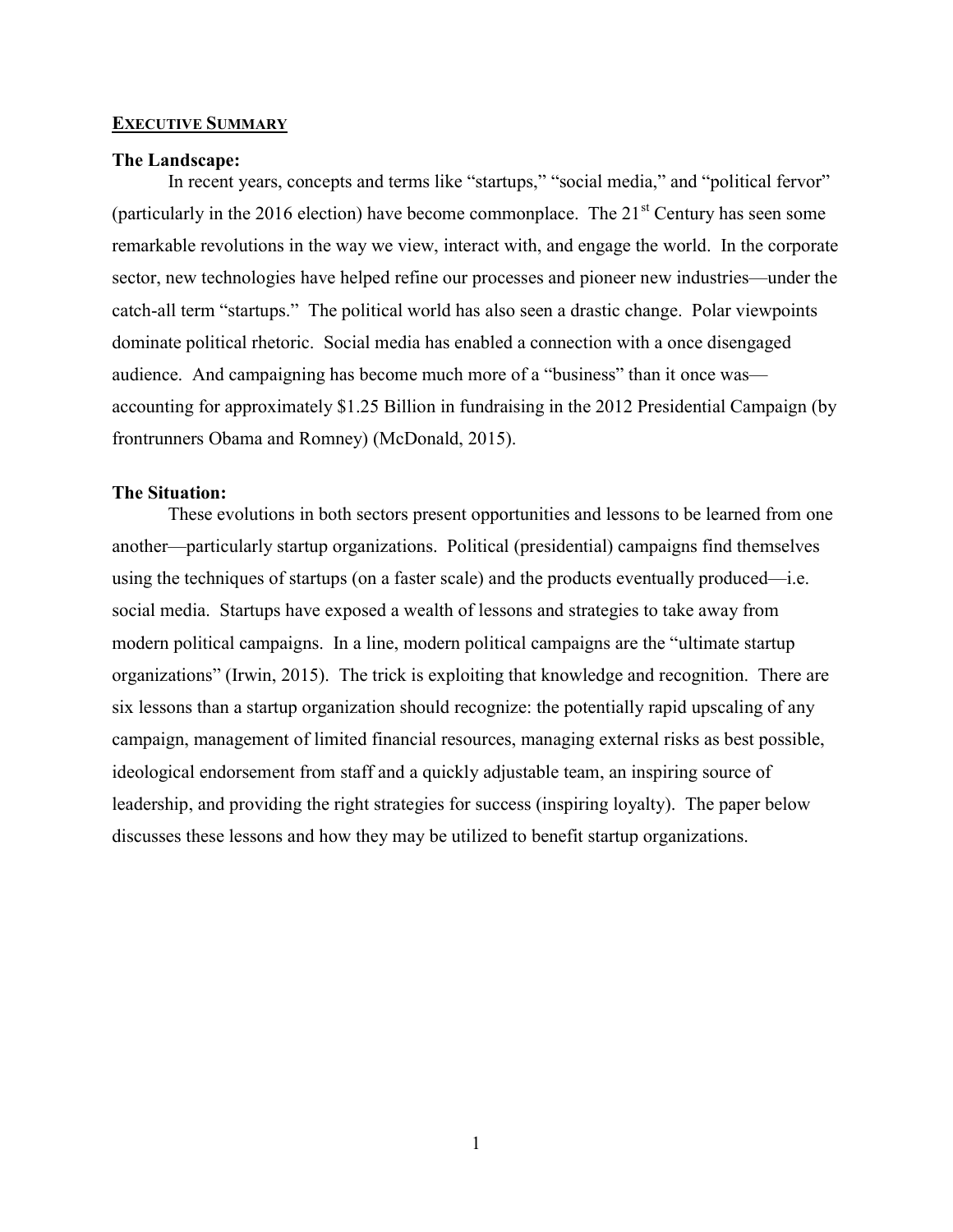## PREPARE FOR THE UPSCALING

Campaigns start slow. So do startups. They start with ideas in a room, take root, and grow. And they start the same way too: in a "One-Car Caravan" (Shapiro, 2004)—a small group of people, pushing an idea. In a business, this initial growth phase can take years and there may be many opportunities. Campaigns are not so lucky. They have a much stricter timeframe with a defined start and end date, on which the entire campaign rests: Election Day (Kurtzleben, 2015). With a defined lifespan, political campaigns do not have the benefit of learning from previous mistakes and must raise great sums of money within this timeframe (see Figure 1).



After 641 days, the Obama and Romney campaigns collectively raised \$1.22 Billion. In the same timeframe, Snapchat had raised \$163 Million and Twitter had only approximately \$55 Million (Kurtzleben, 2015).

In the early growth phase, there is one commodity that both campaigns and startups share: time, in abundance. They are trying to present their ideas/minimally viable product (MVP) and promote word of mouth, with little prior awareness (Shapiro, 2004 and Singh, 2014). Campaigns have the travel time between event stops. These are times to assess the campaign/MVP and make changes. It is in these times where a campaign must (and a company should) build its support systems and structures. It is only by establishing their base infrastructure that a company and campaign can support a heavy growth mindset. Campaigns do not have to sustain this growth, but companies do, while continuously hitting milestones (Kurtzleben, 2015). The ability for a company/campaign to scale properly is most dependent on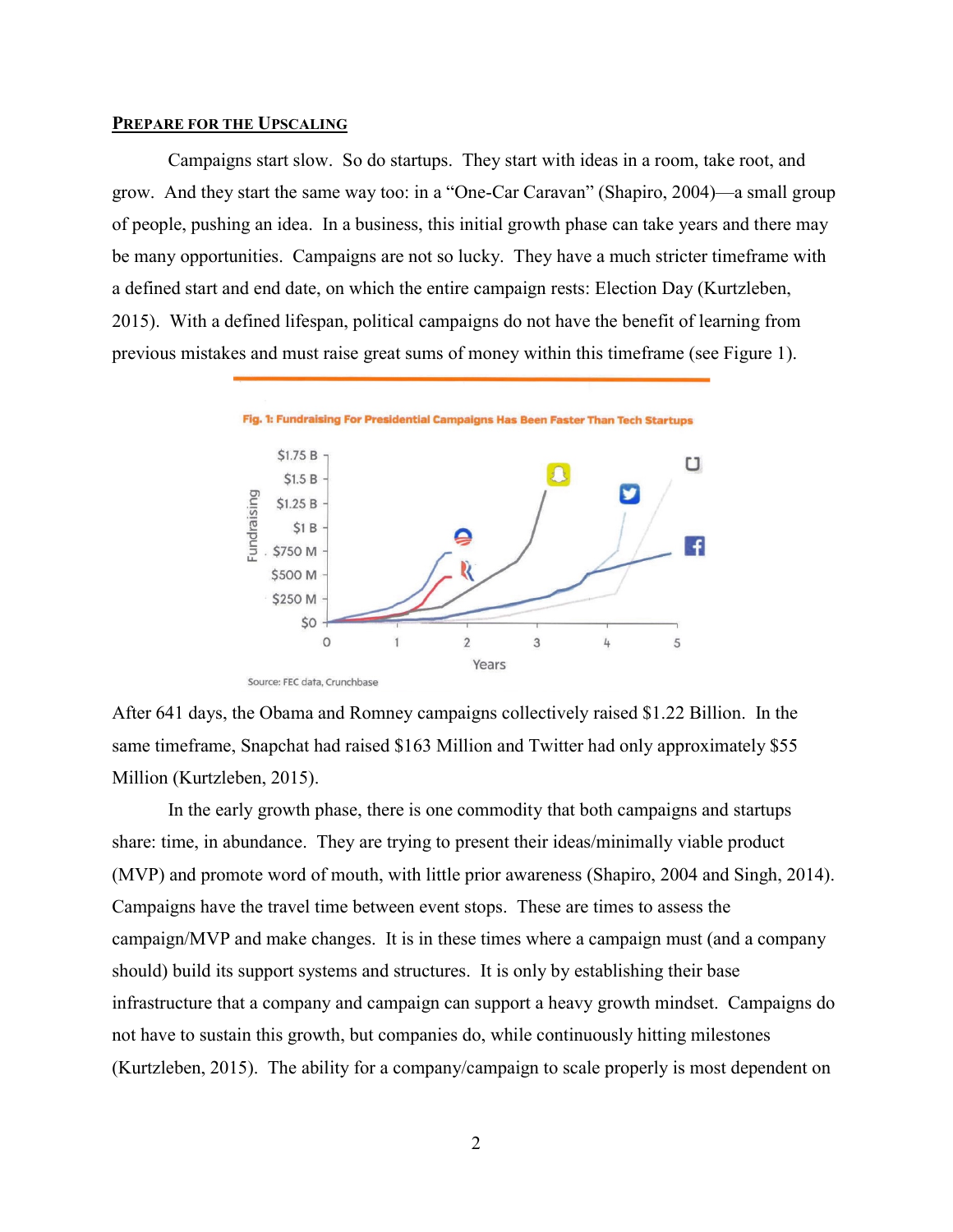the strength or weakness of the underlying systems (McDonald, 2015). Startups should invest to ensure those systems are in place.

## AVOID THE SPENDING TRAP

Similarly to being prepared, one must prioritize resource usage. Companies and campaigns can prepare their infrastructure, but it is equally difficult to manage limited resources, once obtained. This is a big concern for fledgling companies or campaigns. Too many (of both) fail due to a misallocation of resources (Welch, 2005). Maintaining and managing sufficient cash-on-hand, staff, and production capabilities are constant issues faced by all young organizations. Part of the problem is a lack of knowledge as to where to appropriately invest. An organization must be able to bring in the necessary resources to continue their growth and success, without overspending on organizational "wants" (McDonald, 2015). Companies and campaigns should look toward experienced leadership to bring in the right strategists to provide guidance.

# **LIMITING EXTERNAL RISKS**

Corollary to avoiding the spending trap, a company must also use their strategists to limit exposure. Some of the largest threats faced are those that are unknown and unplanned. It is necessary to have the right systems in place to counter these threats (McDonald, 2015). All organizations need to have those systems to manage external risks, primarily insurance, legal and marketing. In the case of a campaign, marketing can center on the candidate's past, but it is an organization's ability to adjust to/parry these issues that can determine its success.

## THE PPACA TEAM

Commonly, since 2010, PPACA has stood for the Patient Protection Affordable Care Act. Here, it is an acronym for a course of action: Pivot, Parry, Adjust, Counter, Act. Startups and campaigns are face-paced and experience lots of uncertainty, with a staff that must be comfortable without much oversight, working long hours and on little pay (Economist Editorial Board, 2012 and McDonald, 2015). The right culture and staff must be able to PPACA, in managing themselves. It is recommended that one abandons organizational 'values' in favor of thinking about 'behaviors'—a more concrete way of thinking about culture (Welch, 2005 and McDonald, 2015). Whether motives are financial or ideological, campaigns and startups are

3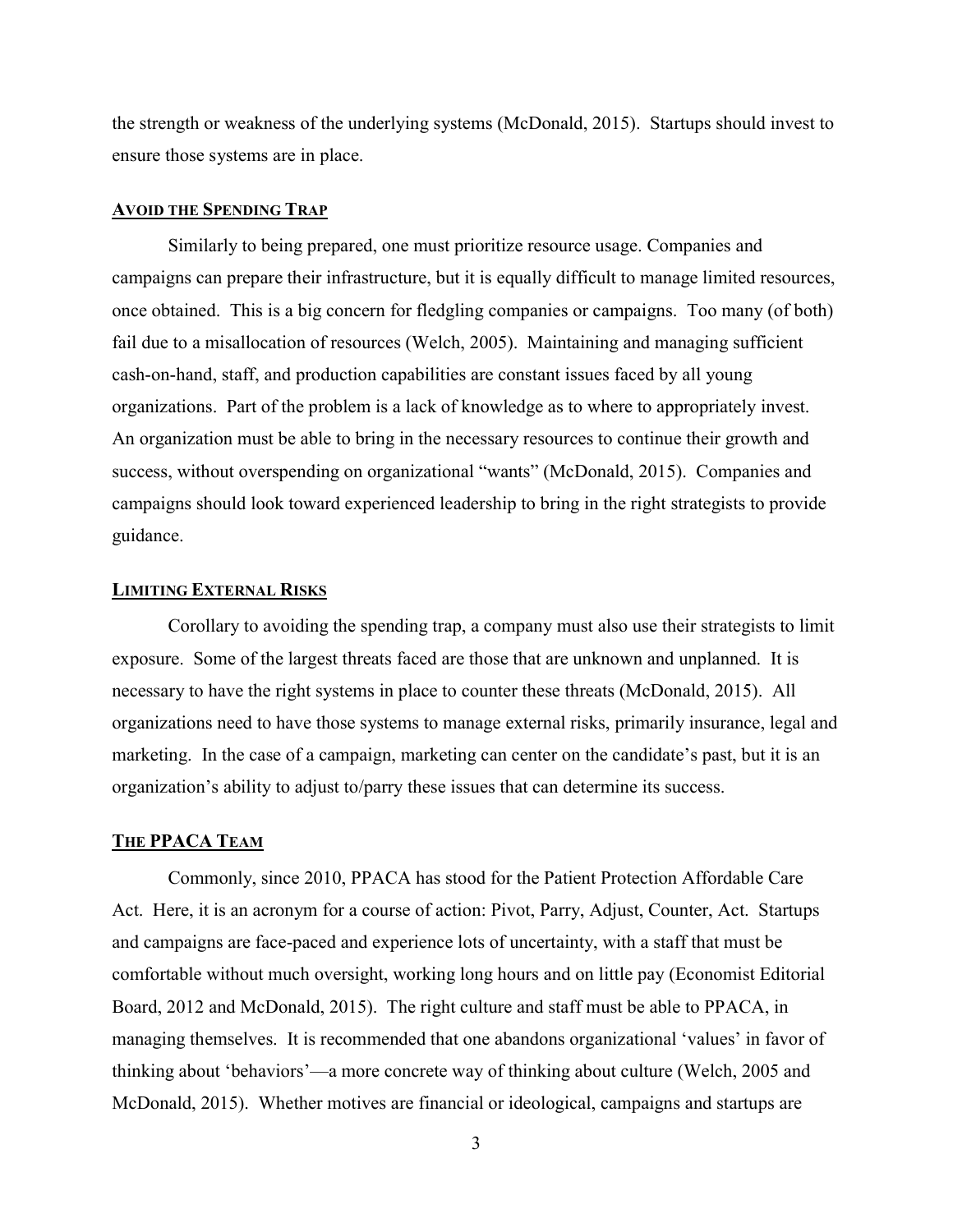about the returns on investment (Kurtzleben, 2015). The organization's ideals must inspire the staff, however, to strive for them—seeking some eventual return; balancing an idealistic desire to change the world with the goals of attaining fortune/power (Irwin, 2015).

## THE INSPIRING LEADER

The only way teams (in either sector) can be inspired to succeed is with the encouragement and vision of a strong leader. A campaign cannot do without this and a startup should not. In the case of a campaign, there may be a manager who has a background in political science but must function as "de facto chief executive of a complicated enterprise that has little time to evolve" (Irwin, 2015). The organization must be able to look to the leader to develop the culture (McDonald, 2015). Unfortunately, this is an ability that can only be taught so much; one must assume this role and develop it themselves.

## FINDING THE RIGHT STRATEGY

All of these elements/factors must be put together to develop the right strategy. This is sometimes different than the "best" strategy and is often mistaken for "tactics." Organizations can have multiple strategies, but each must entail a choice and trade-off within the limitations of time and money (McDonald, 2015). It is the combination of these for the team that governs the "right" strategy. Developing a strategy requires making and assessing assumptions about future progress and refining those, as they progress. Strategies can be complex and interdependent, but require decisions and an understanding thereof (explicit or implicit) (McDonald, 2015). Young campaigns and startups should look to tested sources to help them develop their strategy.

#### THE RIGHT SOLUTION

Political (presidential) campaigns are not an exact science, but they have (recently) laid the groundwork for companies to build. They must use many of the same stratagem that a startup company must also use to grow, and in a much more limited timeframe. Both types of organizations have much to learn/use from the other. A startup organization should learn to exploit the lessons in time and resource management, preparation for quick response, minimizing risk, and growth.

Breier Group Concepts, Inc. (BGC) has positioned itself to provide the right strategic solutions based upon these principles. BGC is a full-service strategic risk management

4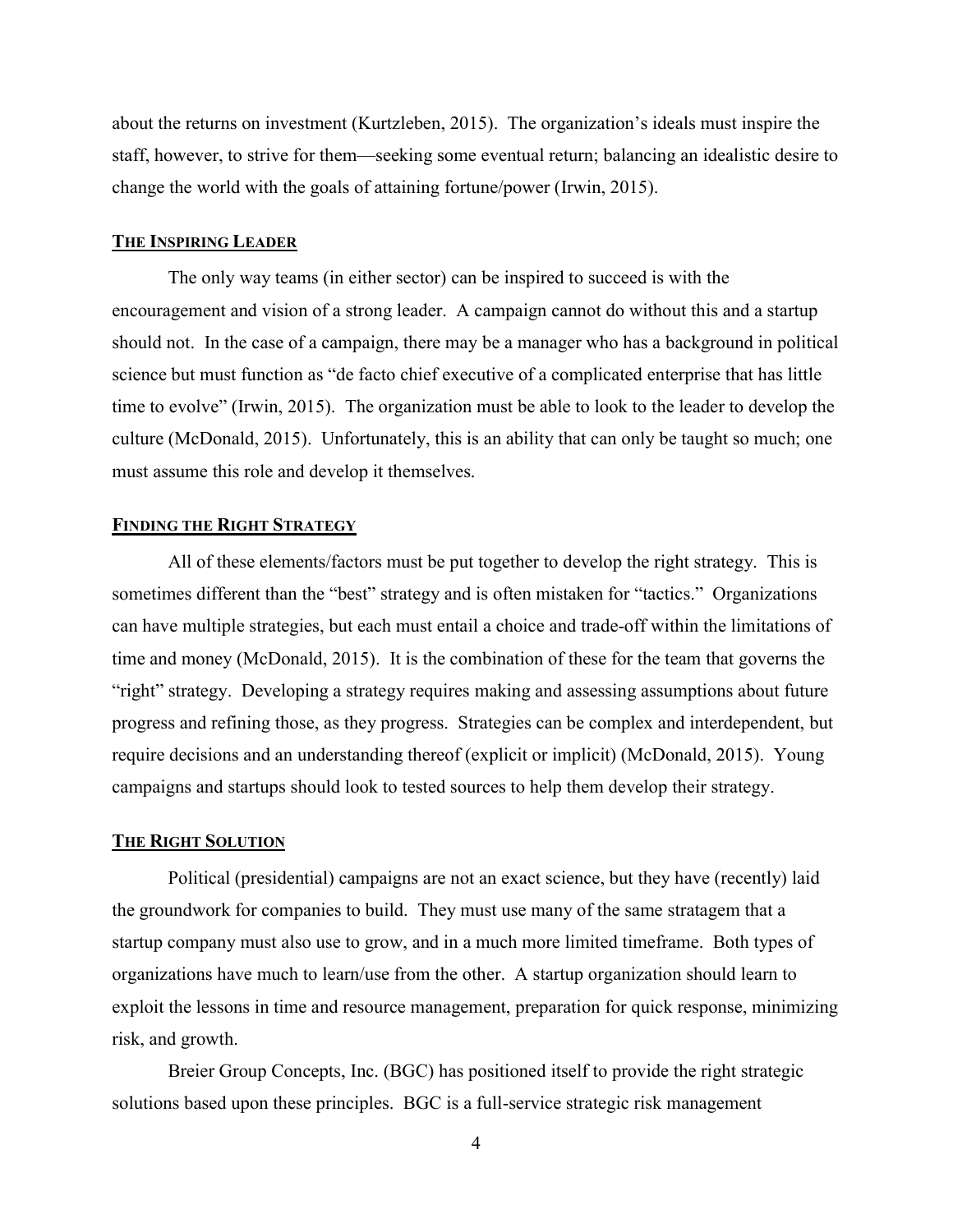consulting firm with expertise in developing corporate growth strategy, minimizing risk/liability exposure, and positioning corporate activities. With staff from diverse backgrounds—including campaign and business management—BGC has developed customized strategies that work. Contact and let BGC develop a strategy right for you and your company.